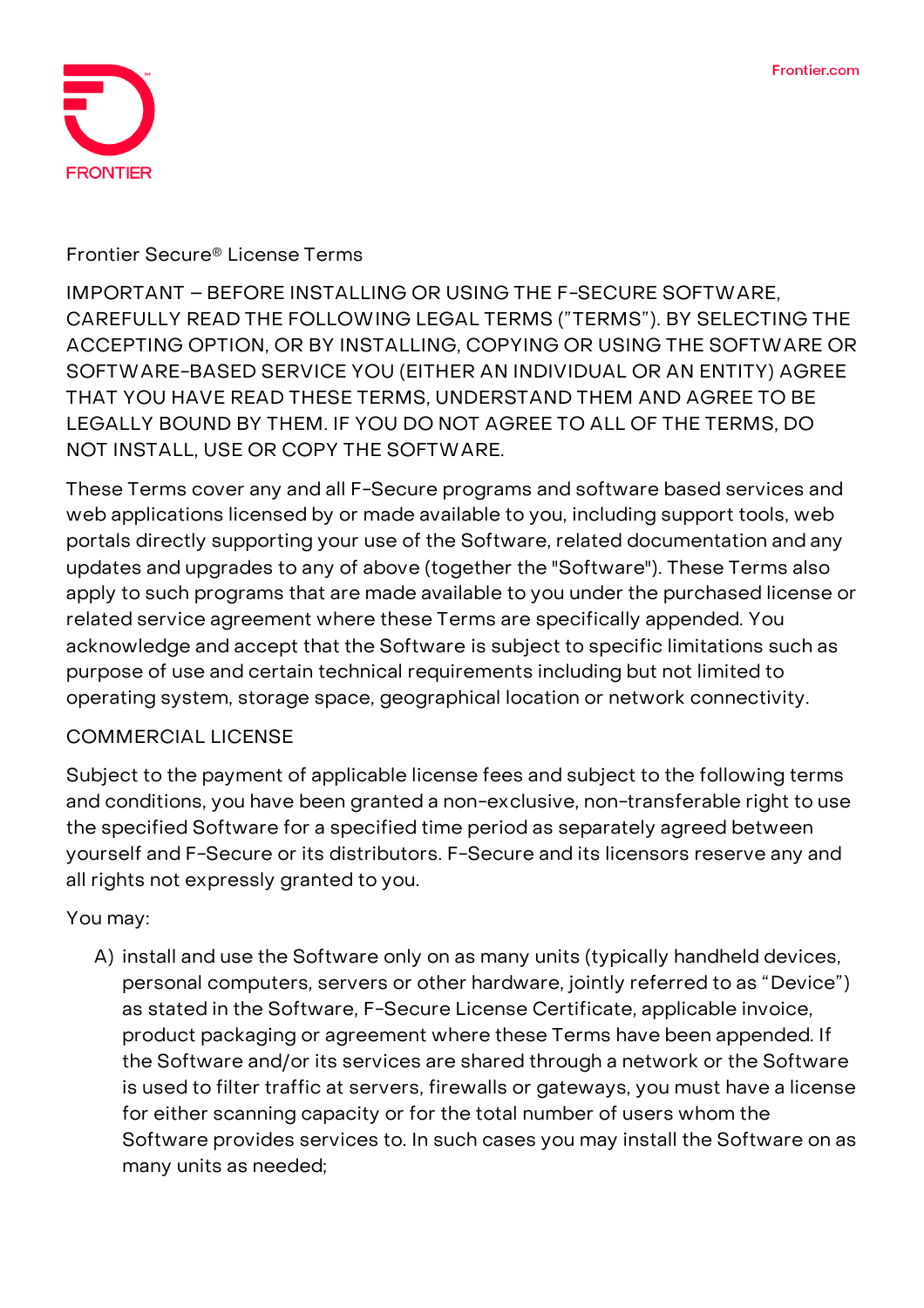

B) create copies of the Software for installation and backup purposes only; and

C) extend the number of licenses by purchasing more licenses.

### **You may not:**

- A) install and use the Software against these Terms, the F-Secure License Certificate or other related documentation;
- B) distribute copies of the Software to a third party, electronically transfer the Software to a computer belonging to a third party, or permit a third party to copy the Software, except and to the extent where such activity is expressly stated in related documentation;
- C) modify, adapt, translate, rent, lease, resell, distribute or create derivative works based upon the Software and/or related files (including but not limited to databases, news, descriptions or any other content) or any part thereof;
- D) decompile, reverse engineer, disassemble, or otherwise reduce the Software and/or related files (including but not limited to databases, news, descriptions or communications between applications) to any human-perceivable form (except to the limited extent permitted under mandatory copyright legislation) as the Software contains or may contain trade secrets of F-Secure and its licensors;
- E) use the documentation for any purpose except to support your use of the Software;
- F) disclose the license authorization code provided for the application installation (including but not limited to subscription key) to any third party;
- G) use security or backup Software or any portion thereof to implement any product or service to operate on or in connection with the Software for any other purpose than for which the Software is provided; or
- H) where security or backup Software includes an Automatic Update Agent component, use such component to publish, distribute and/or obtain software or content (i) not specifically related to F-Secure products and/or services and

(ii) not security-related (or any updates to any such software or content). Please contact F-Secure directly if you are interested in any other rights to the Software than those granted in these Terms.

# **EVALUATION LICENSE**

An Evaluation License is applicable when you use, download or install a trial version of the Software or you are granted a time limited, non-exclusive and non-transferable license by F-Secure or its distributors for evaluation purposes. The Software is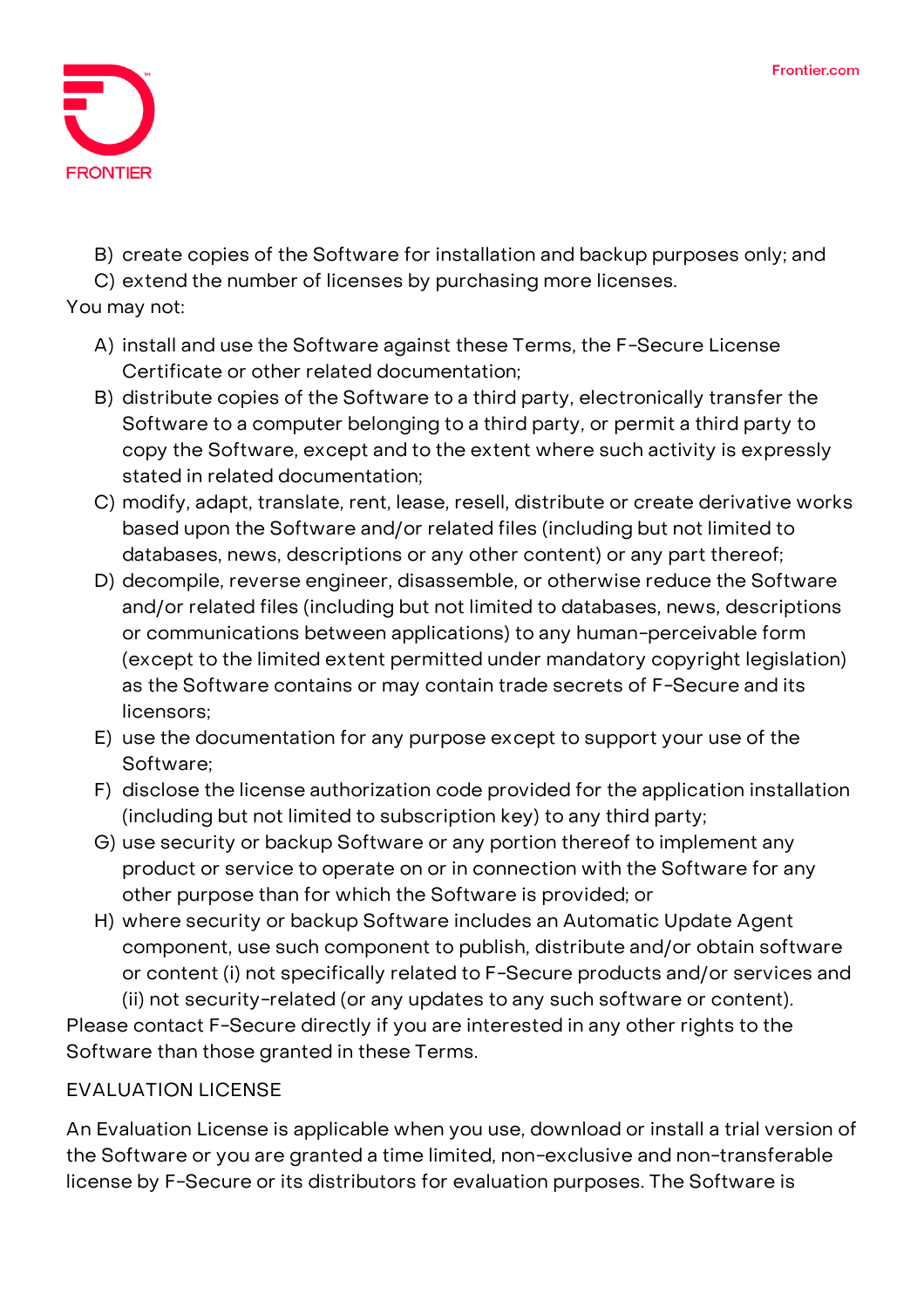

licensed to you for the sole purpose of evaluating the Software and only for a specified trial period, which will begin on the date that the Software is first downloaded by or delivered to you. After the specified time period, you must either buy the Software license from F-Secure or its distributor, or destroy and stop using the Software. If you buy a license for the Software before the end of the trial period and activate the Software, you have a valid license and you do not need to destroy the Software. F-Secure shall have no obligation to provide support or maintenance services for Evaluation Licenses. For the avoidance of doubt, the Evaluation License is also subject to restrictions set out above as items A-H. F-Secure and its licensors reserve any and all rights not expressly granted to you.

## **NON-COMMERCIAL LICENSE**

A Non-Commercial License is applicable when you use, download or install a free (other than trial) version of Software made available to you by F-Secure or its distributor. Such Software is licensed to you only for a limited period as a nonexclusive, non-transferable license and is intended only as a supplementary tool (not for continuous content security, or for other long-term purposes). F-Secure reserve the right to end the ability to use this type of Software at any time and is under no obligation to provide support or maintenance services for Non-Commercial Licenses. For the avoidance of doubt, the Non-Commercial License is also subject to restrictions set out above as items A-H. F-Secure and its licensors reserve any and all rights not expressly granted to you.

### **OPEN SOURCE LICENSES**

You acknowledge that certain components of the Software may be covered by socalled "open source" software licenses ("OSS Licenses"), which means any software licenses approved as open source licenses by the Open Source Initiative or any substantially similar licenses, including without any limitation any license that, as a condition of distribution of the software licensed under such license, requires that the distributor make the software available in source code format ("Open Source Components"). In respect of the Open Source Components, the following

stipulations shall apply; i) to the extent expressly required by the OSS licenses, the terms of relevant OSS licenses (including in particular the scope of license as well as disclaimers of warranties and liabilities) shall apply to the respective Open Source Component(s) in lieu of these Terms and ii) to the extent the applicable terms of OSS Licenses prohibit any of the restrictions in these Terms such restrictions will not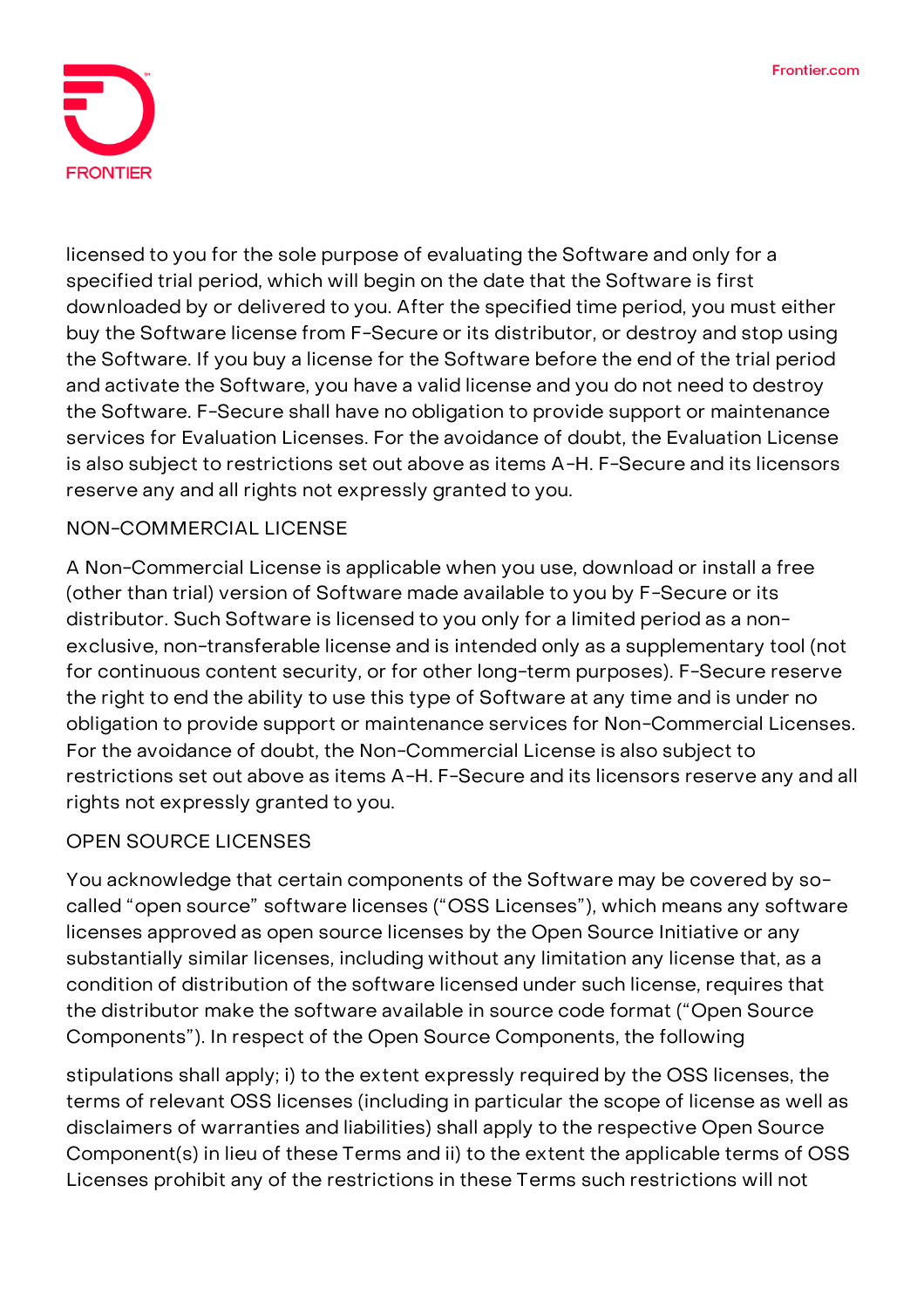

apply to respective Open Source Components. Such OSS Licenses relating to respective Open Source Components are located at the installation directory of the Software or in such other place as indicated in the Software, when so required by the terms of OSS Licenses.

## **TITLE**

Title, ownership rights, and intellectual property rights in the Software shall remain with F-Secure and/or its licensors. The Software is protected by copyright laws and international copyright and other intellectual property treaties.

## **AUTHORIZATIONS FROM YOU TO F-SECURE**

For the Software to function as intended, you assign F-Secure to do the following where it is necessary for providing the related Services to you.

- 1. **Security Operations.** You authorize F-Secure, on your behalf, to copy suspicious files containing executable code from your Device to F-Secure backend systems, where F-Secure can more effectively analyze them for malicious activity.
- 2. **Conveying Your Files.** Where you are causing your content to be backed up, transferred, copied, duplicated, adapted, altered, utilized, synchronized or published through your use of the Software, you acknowledge that F-Secure (and/or F-Secure's distributor partner, as applicable) may also need to undertake such activities on your behalf for the Software to function. F-Secure will only do such activities in regards to your content as is necessary to allow you to manage your content via Software. F-Secure will not sell your content to third parties.

## **LIMITED WARRANTY AND DISCLAIMERS**

1. Limited Warranty on Media. F-Secure warrants the physical media, if any, produced by F-Secure on which the Software is recorded to be free from defects in material and workmanship under normal use for 30 days from the date of delivery. F-Secure does not give any warranties on media if the Software is delivered bundled in or with a third party device. Any implied warranties on the media, including implied warranties of merchantability and fitness for a particular purpose, are limited in duration to 30 days from the date of delivery. F-Secure will, at its option, replace the media or refund the purchase price of the media. F-Secure shall have no responsibility to replace or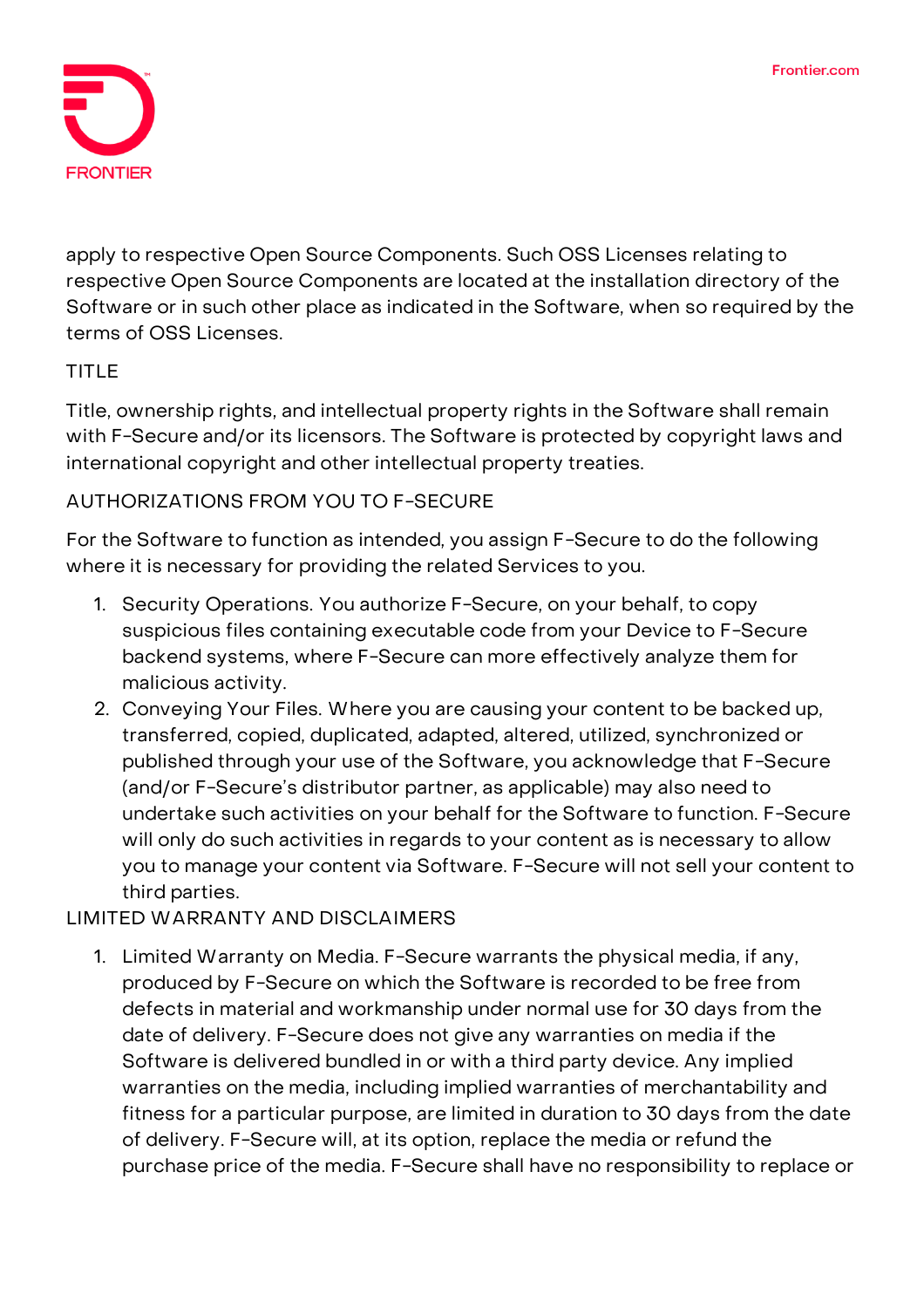

refund the purchase price of media which is damaged by accident, abuse, or misapplication.

- 2. Disclaimer of Warranty on Software. THE SOFTWARE IS PROVIDED "AS IS", WITHOUT WARRANTY OF ANY KIND. F-SECURE, ITS LICENSORS AND DISTRIBUTORS DO NOT GUARANTEE THE SOFTWARE OR RELATED DOCUMENTATION IN TERMS OF THEIR CORRECTNESS, ACCURACY, RELIABILITY, OR OTHERWISE. F-SECURE AND ITS LICENSORS AND DISTRIBUTORS EXPRESSLY DISCLAIM ALL IMPLIED WARRANTIES, INCLUDING BUT NOT LIMITED TO IMPLIED WARRANTIES OF TITLE, AVAILABILITY, PERFORMANCE, NON-INFRINGEMENT, MERCHANTABILITY OR FITNESS FOR A PARTICULAR PURPOSE. YOU ASSUME THE ENTIRE RISK AS TO THE RESULTS AND PERFORMANCE OF THE SOFTWARE AND RELATED DOCUMENTATION.
- 3. Complete Statement of Warranty. The limited warranty on media provided in the paragraph above is the only warranty of any kind that is made by F-Secure. No oral or written information or instructions given by F-Secure, its dealers, distributors, agents, or employees shall create a warranty or in any way increase the scope of the foregoing limited warranty and you may not rely on any such information or instructions. Some jurisdictions do not allow the limitation or exclusion of express or implied warranties, so the above exclusion may not apply to you, and you may have other rights, which may vary from jurisdiction to jurisdiction.

**LIMITATION OF LIABILITY**

- 1. **Limitation of Liability for Certain Categories of Damages.** IN NO EVENT AND UNDER NO LEGAL THEORY, INCLUDING BUT NOT LIMITED TO TORT OR CONTRACT, SHALL F-SECURE, ITS EMPLOYEES, ITS LICENSORS, ITS DISTRIBUTORS OR ITS SUPPLIERS BE LIABLE TO YOU FOR ANY SPECIAL, CONSEQUENTIAL, INCIDENTAL OR INDIRECT DAMAGES, INCLUDING, BUT NOT LIMITED TO, LOSS OF REVENUE OR PROFIT, LOST OR DAMAGED DATA, FILES, DEVICE OR APPLICATION FAILURE OR MALFUNCTION OR OTHER COMMERCIAL OR ECONOMIC LOSS, ARISING OUT OF THE USE OF, OR INABILITY TO USE, THE SOFTWARE OR RELATED DOCUMENTATION, EVEN IF F-SECURE HAS BEEN ADVISED OF THE POSSIBILITY OF SUCH DAMAGES.
- 2. **Limitation of Aggregate Liability.** F-SECURE'S, ITS LICENSORS' OR ITS DISTRIBUTORS' MAXIMUM AGGREGATE LIABILITY TO YOU FOR ACTUAL DAMAGES FOR ANY CAUSE WHATSOEVER SHALL IN NO EVENT EXCEED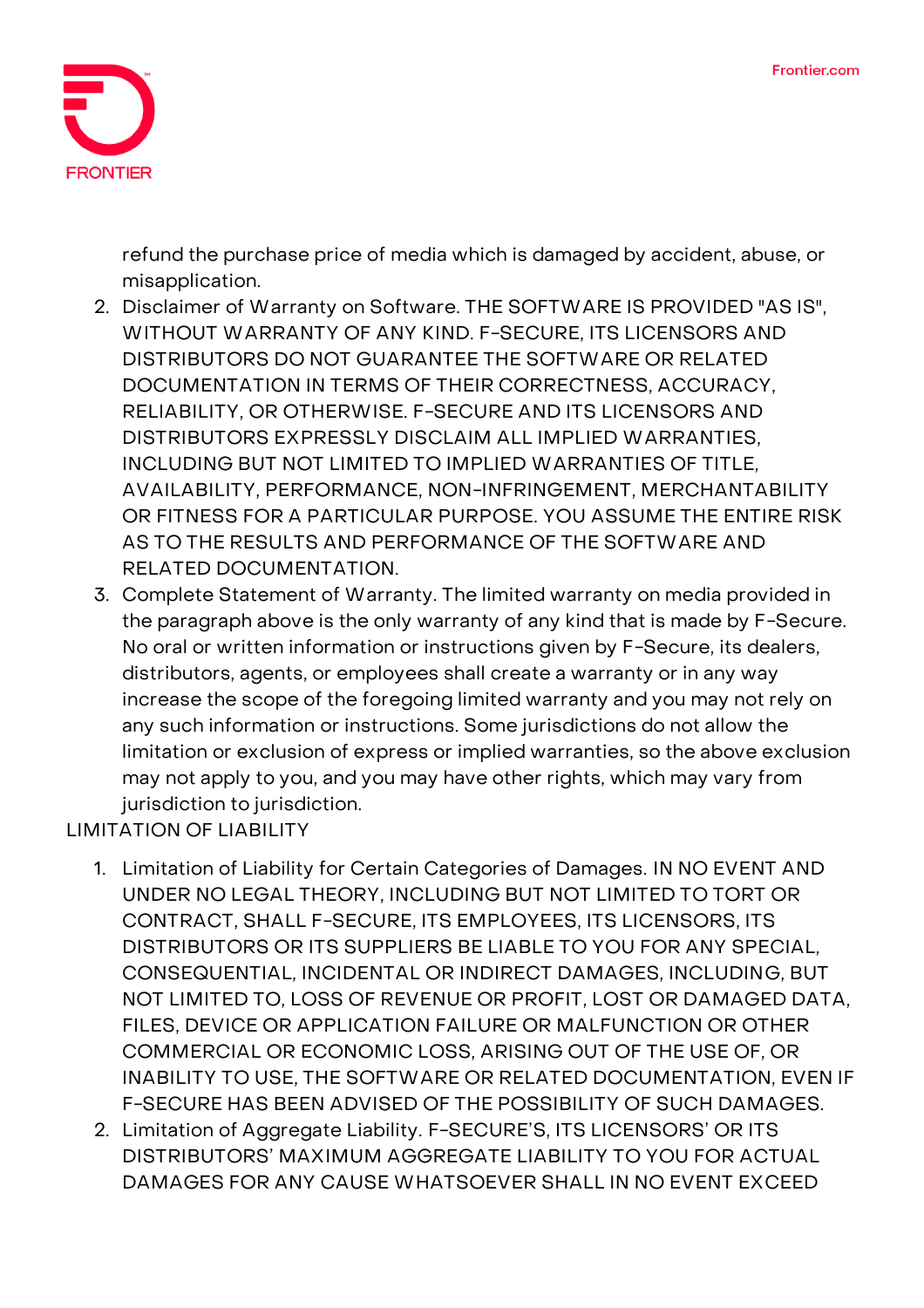

THE AMOUNT PAID BY YOU FOR THE SOFTWARE. IN THE EVENT OF DAMAGE RESULTING FROM A FAILURE OF THE SOFTWARE LEADING TO LOSS, CORRUPTION, UNAUTHORIZED DISCLOSURE OR EXTENDED UNAVAILABILITY OF THE CONTENT, THE LIABILITY SHALL BE EXPRESSLY LIMITED TO THE AMOUNT PAID FOR YOUR LICENSE TO THE SOFTWARE FOR SIX MONTHS IMMEDIATELY PRECEDING SUCH FAILURE.

- 3. **Unalienable Consumer Rights, Beneficiaries to Terms.** Some jurisdictions do not allow the limitation or exclusion of liability for incidental or consequential damages so the above limitation or exclusion may not apply to you or may apply to you only in part. Nothing contained in these Terms shall prejudice the statutory rights of any party dealing as a consumer. F-Secure is acting also on behalf of its employees, distributors, licensors, suppliers and affiliates for the purpose of disclaiming, excluding, and/or restricting obligations, warranties, and liability as provided in these Terms, but in no other respects and for no other purpose.
- 4. **Limitation of Liability under German and Austrian Laws.** In respect of licenses purchased by consumers residing in Germany or Austria, the following limitations of liabilities shall apply in lieu of sections 1 and 2 above: Concerning claims for damages, claims for compensation of expenses and other liability claims, whether arising in contract, tort, breach of statutory duty or otherwise under this license the following applies: F-Secure, its licensors, its distributors or its suppliers shall be liable without restriction for i) damage caused intentionally or through gross negligence, ii) for claims according to the German/Austrian Product Liability Act and iii) in the case of violating life, body or health. In the event of simple negligence, the following applies: F-Secure, its licensors, its distributors or its suppliers shall only be liable insofar as it has breached an essential contractual obligation (cardinal contractual obligation). This liability shall be restricted to the contractually typical and foreseeable damage in the case of material and pecuniary damages.

### **EXPORT RESTRICTIONS**

You acknowledge and agree that the Software may be subject to restrictions and controls imposed by national laws and regulations, including but not limited to European Union export regulations or the United States Export Administration Act (collectively "Export Rules"). You agree and certify that neither the Software nor any direct product thereof is being or will be acquired, shipped, transferred, or reexported, directly or indirectly, into any country for which such export is prohibited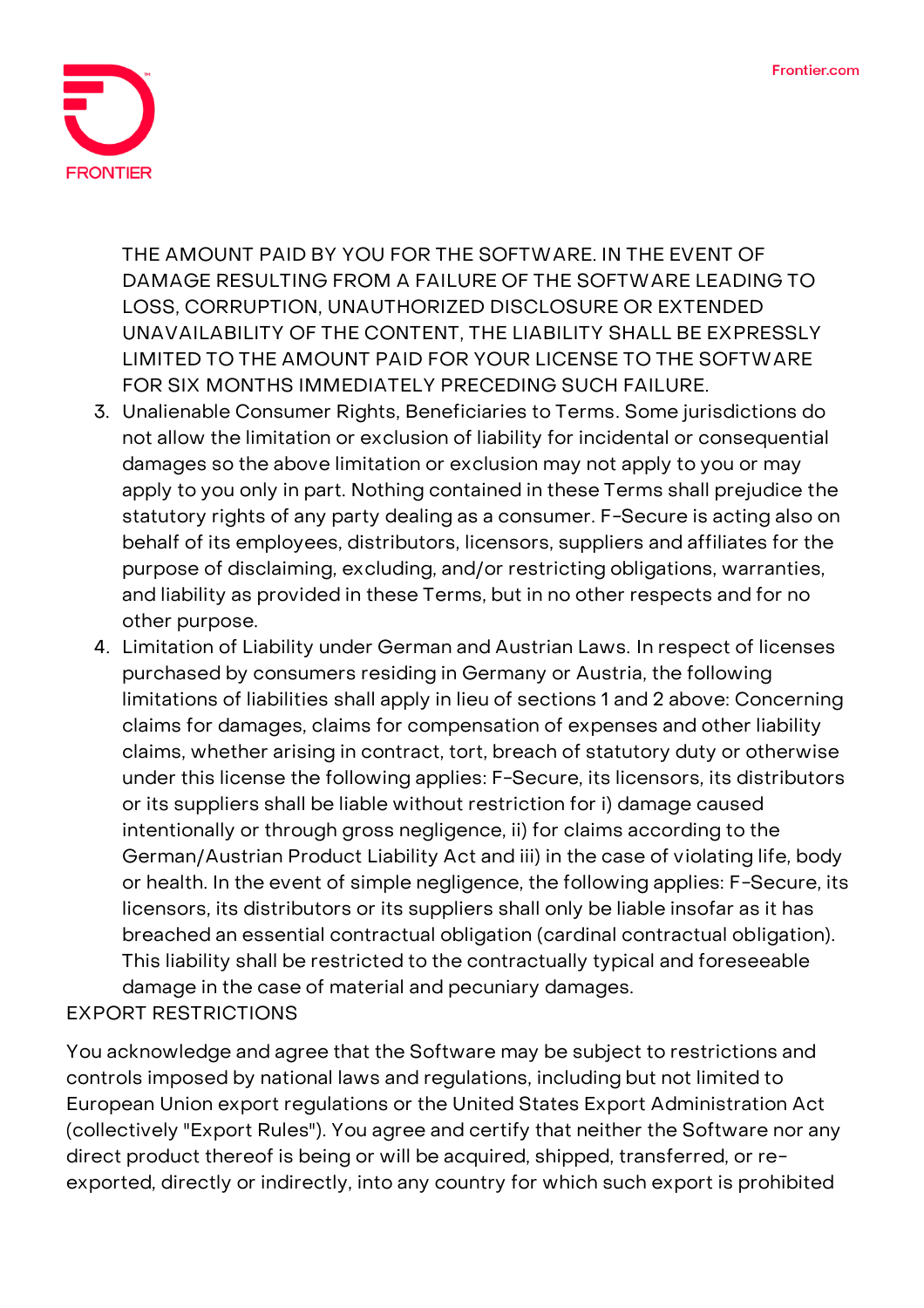

under the Export Rules and the regulations thereunder, nor will it be used for any purpose prohibited by the same. By using the Software, you are acknowledging and agreeing to the foregoing, and you are representing and warranting that you will comply with the Export Rules when either exporting or re-exporting or importing the Software or any underlying information technology. Further, you represent and warrant that you are not a national of any US embargoed country, or a party listed in the U.S. Table of Denial Orders or U.S. Treasury Department's list of Specially Designated Nationals.

### **U.S. GOVERNMENT RIGHTS**

If this license is acquired for or on behalf of the United States of America, its agencies and/or instrumentalities ("U.S. Government"), you acknowledge that the Software and the documentation are "commercial computer software" and respectively "commercial computer software documentation" as those terms are defined for purposes of the Federal Acquisition Regulations (FARs) in the case of procurement by civilian agencies (48 C.F.R. 2.101) and the Department of Defense Federal Acquisition Regulation Supplement (DFARS) in the case of procurement by units of the Department of Defense (48 C.F.R. 252.227-7014(a)(1) and (5)). Consistent with 48 C.F.R. 12.212 of FARs and 48 C.F.R. 227.7202 of DFARS and other applicable regulations, any use, modification, reproduction, release, performance, display, disclosure or distribution of the Software and documentation by or for the U.S. Government shall be governed solely by these Terms and shall be prohibited except to the extent expressly permitted by these Terms.

### **HIGH RISK ACTIVITIES**

The Software is not fault-tolerant unless expressly stated in product documentation and is not designed, manufactured or intended for use or resale as control equipment in hazardous environments requiring fail-safe performance, such as in the operation of nuclear facilities, aircraft navigation or communication systems, air traffic control, direct life support machines, or weapons systems, in which the failure of the Software could lead directly to death, personal injury, or severe physical or environmental damage ("High Risk Activities"). F-Secure and its suppliers specifically disclaim any express or implied warranty of fitness for High Risk Activities.

**SUBMISSION AND PROCESSING OF DATA AND PERSONAL DATA**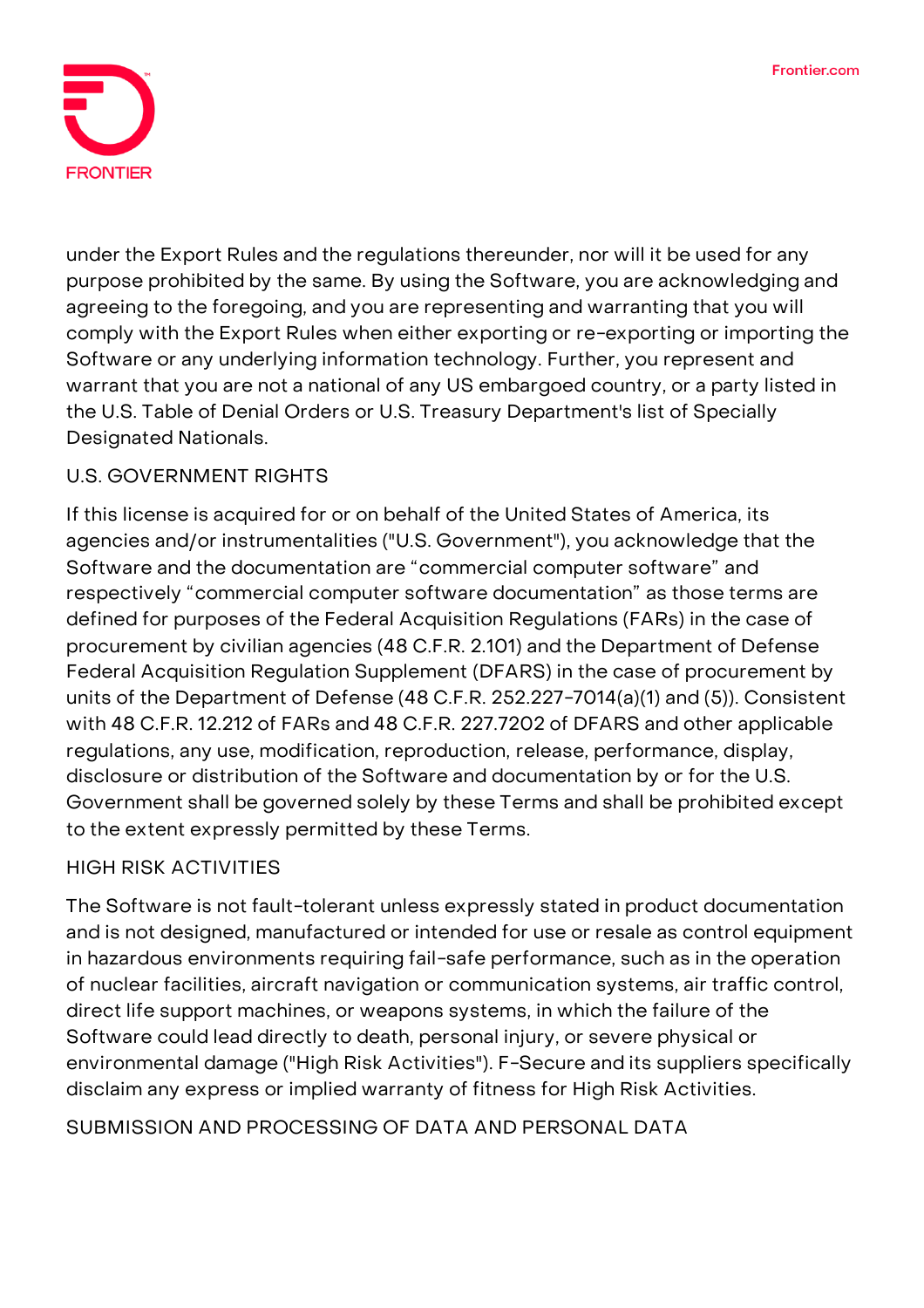

- 1. **Personal Data.** YOU ACKNOWLEDGE AND CONSENT THAT TO ALLOW F-SECURE TO PROVIDE YOU WITH THE SERVICES RELATED TO THE SOFTWARE AND FOR CUSTOMER RELATIONSHIP PURPOSES, F-SECURE MAY COLLECT AND PROCESS PERSONAL DATA RELATING TO YOUR USE OF THE SOFTWARE AND RELATED SERVICES. PERSONAL DATA SO PROCESSED MAY INCLUDE, AS APPLICABLE i) CONTACT / REGISTRATION INFORMATION, INFORMATION DISCLOSED TO SOLVE A SUPPORT ISSUE AND OTHER DATA YOU ACTIVELY SUBMIT AS WELL AS ii) OTHER DATA COLLECTED AUTOMATICALLY BY SOFTWARE; SUCH AS LICENSE/ DEVICE/ SOFTWARE INFORMATION, PHONE NUMBER, INFORMATION ON YOUR USER ACCOUNT ACTIVITY AND OTHER SIMILAR DATA WHICH ARE PROCESSED BY DEFAULT IN A PERSONALLY IDENTIFIABLE MANNER. IF YOU PERSONALLY SUBMIT PERSONAL DATA TO F-SECURE, YOU ARE RESPONSIBLE THAT SUCH PERSONAL DATA IS ALWAYS ACCURATE, CORRECT AND UP TO DATE.
- 2. **Your Content.** THE ABOVE ACKNOWLEDGEMENT AND CONSENT ALSO APPLIES TO CONTENT THAT YOU PROCESS VIA SOFTWARE OR STORE ON F-SECURE SERVERS. HOWEVER, F-SECURE RESTRICT ITS VISIBILITY TO YOUR CONTENT TO ASCERTAIN THAT IT REMAINS PRIVATE, UNLESS FOR CASES WHERE F-SECURE HAVE A LEGALLY VALID NEED TO ACCESS IT. YOUR CONTENT REMAINS PRIVATE, EXCEPT WHERE YOU SHARE IT WITH OTHERS; EITHER PUBLICLY OR WITH A RESTRICTED AUDIENCE.
- 3. **Technical Data and Security Data.** YOU ACKNOWLEDGE AND CONSENT THAT TO ALLOW F-SECURE TO PROVIDE YOU WITH THE SERVICES RELATED TO THE SOFTWARE AND TO DEVELOP THOSE SERVICES; THE SOFTWARE HAS TO COLLECT DATA RELATING TO SOFTWARE APPLICATIONS, INTERNET, YOUR DEVICE, YOUR CONTENT, USE OF THE ABOVE AS WELL AS GEOGRAPHIC LOCATION OF YOUR DEVICE. THE ABOVE DATA IS TYPICALLY COLLECTED IN THE FORM OF SECURITY DATA, ANALYSIS DATA, TECHNICAL DATA, STATISTICS, FILE METADATA AND OTHER SIMILAR DATA. SUCH DATA IS PROCESSED BY DEFAULT IN A NON-PERSONALLY IDENTIFIABLE **MANNER**
- 4. **Transfers.** YOU ACKNOWLEDGE AND CONSENT THAT F-SECURE MAY FURTHER DISCLOSE OR TRANSFER ANY OF THE ABOVE DATA TO ITS AFFILIATES, SUB-CONTRACTORS, DISTRIBUTORS AND PARTNERS AND THAT SUCH PARTIES MAY BE LOCATED IN THE EEA OR OUTSIDE THE EEA.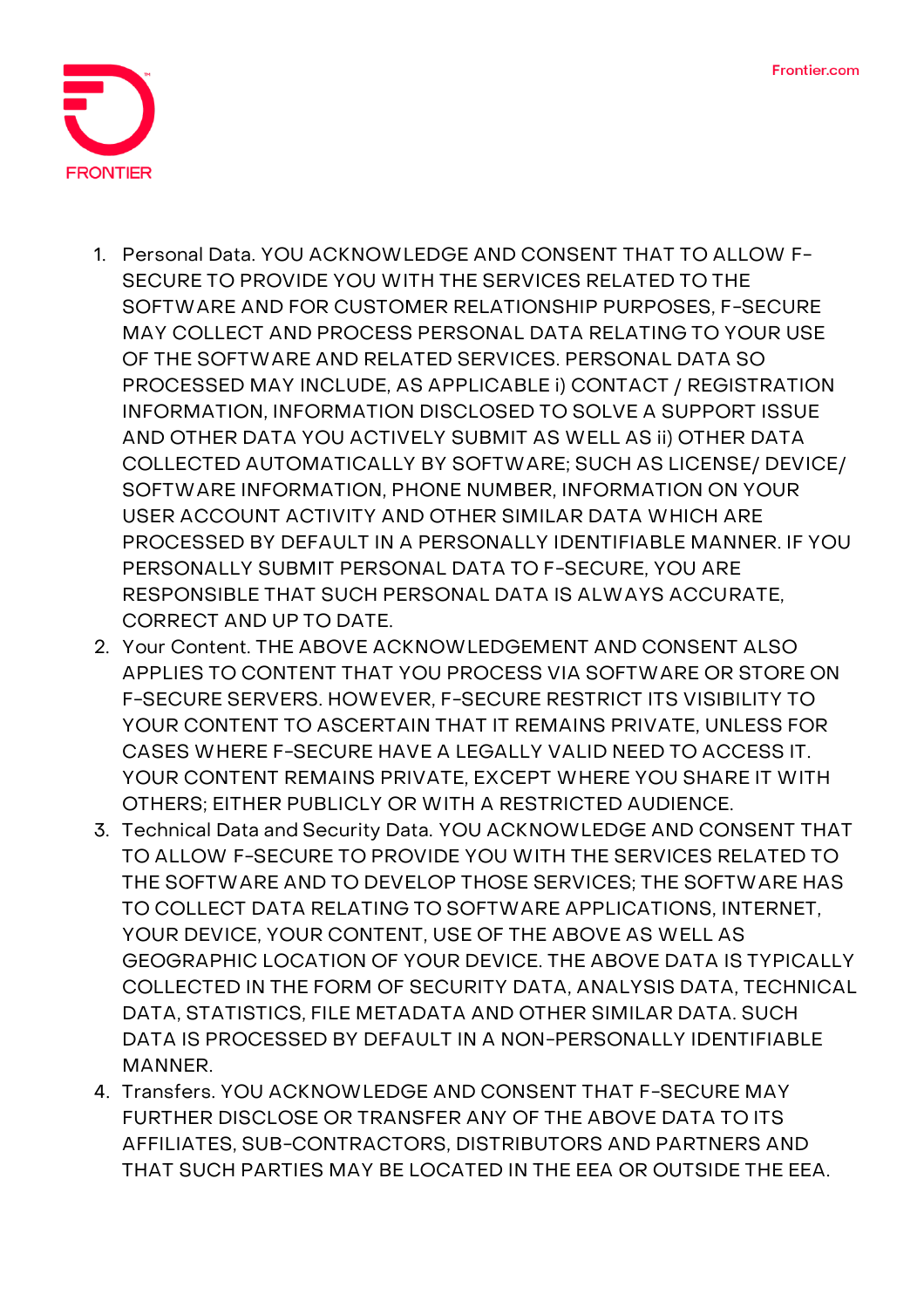

ANY TRANSFER OF DATA IS DONE IN A SECURE MANNER. F-SECURE MAY ALSO PROCESS AND DISCLOSE DATA WHERE IT IS NECESSARY TO DO SO TO PURSUE LEGITIMATE INTERESTS IN ACCORDANCE TO APPLICABLE LAWS.

5. **More information.** THE COLLECTED DATA VARIES PER SOFTWARE. MORE DETAILED INFORMATION ON PERSONAL DATA COLLECTED AND PROCESSED AND CONTACT INFORMATION CAN BE FOUND IN RELEVANT F-SECURE PRIVACY POLICY. F-Secure privacy policies can be found either in product user interface or in privacy-section of F-Secure website.

**GENERAL**

The Software is subject to certain functional restrictions as informed by F-Secure (or by F-Secure's distributor from whom you have acquired this license) from time to time. F-Secure reserves the right to alter these requirements in the context of any updates or upgrades of the Software. You hereby acknowledge and confirm that you have checked its suitability for your own requirements before registering for the Software.

F-Secure are constantly improving its services. F-Secure reserves the right to modify features or functionality of the Software to adjust it to changes in the market or regulations, to take into account any subsequent technical constraints or for reasons of providing you with better products or services. Hence F-Secure need to upgrade and make changes to the Software from time to time. Likewise you should use the latest version of the Software for optimized security and usability. F-Secure reserve the right to discontinue the maintenance and support for certain versions of the Software in accordance to its product life cycle practices. As most F-Secure Software is reliant on frequent updates, this may lead to Software becoming inoperable. Use of Software, for which the maintenance is discontinued, is not recommended and such use is entirely at your own responsibility. More information on product life cycle practices is available on F-Secure website.

As the Software is likely to evolve and change during your subscription, F-Secure may need to revise these Terms in connection of update and the revised Terms shall automatically apply to the corresponding versions of the Software distributed with the revised Terms. If any part of these Terms is found void and unenforceable, it will not affect the validity of rest of the Terms, which shall remain valid and enforceable.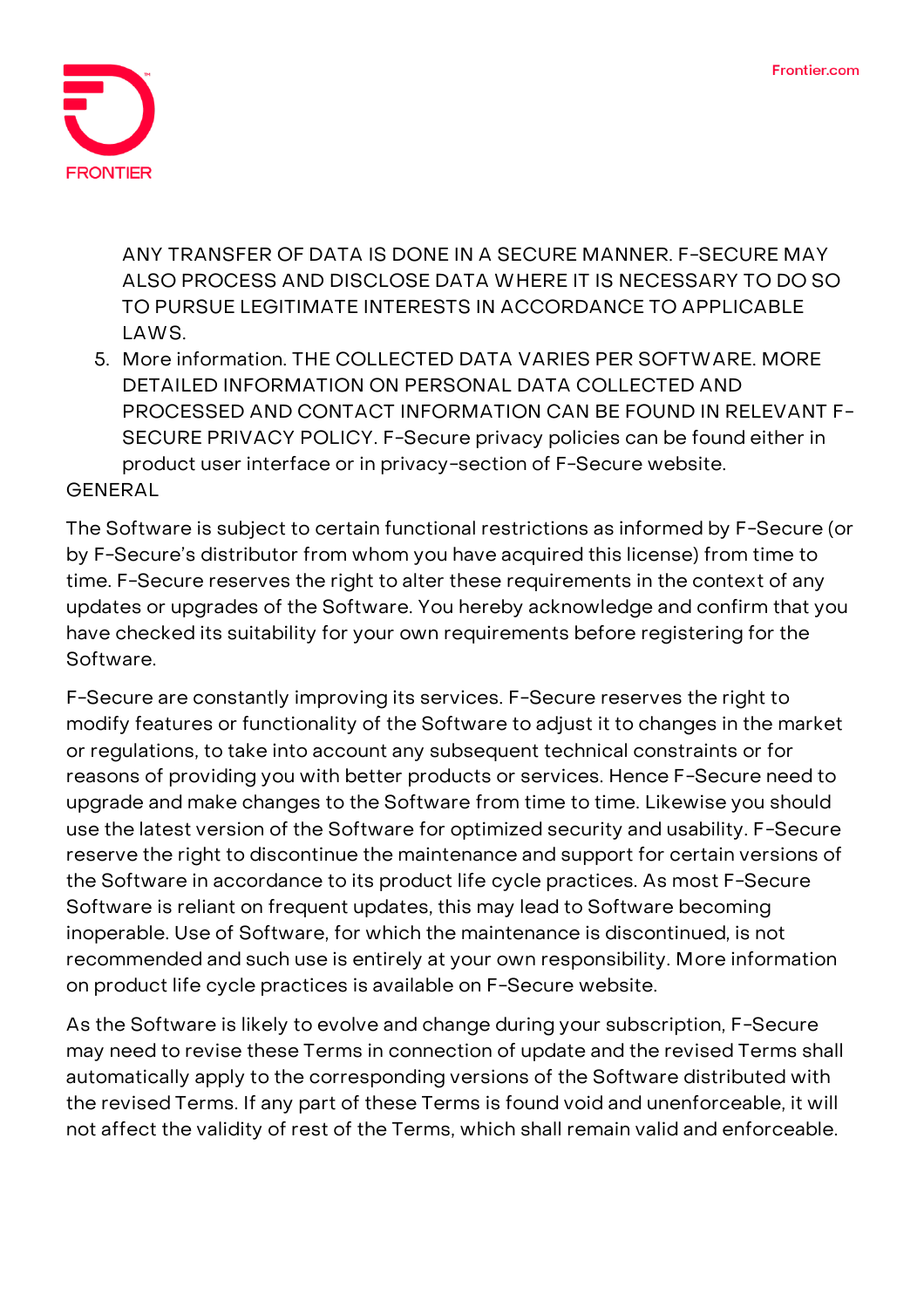

The Software may contain web applications or web portals ('sites'). The use of such sites may be subject to additional terms. You agree to review such sites for additional terms of use and only use such sites accordingly. Such sites may also be those of F-Secure's distributor or of other third parties. F-Secure have no liability whatsoever regarding any third party sites.

You are informed and hereby accept that all or part of the Software may be temporarily unavailable / nonoperational for repairs, upgrades, maintenance or for reasons beyond F-Secure's reasonable control (force majeure). F-Secure, its licensors or its distributors shall not be held liable for the consequences of such interruptions and shall undertake to restore the availability / operation of the Software as rapidly as reasonably possible, depending on the technical constraints encountered.

Without prejudice to any other rights of termination or expiration, your license to the Software will end immediately without notice if you are in breach of any of these Terms or use the Software's functions for purposes other than those indicated in official documentation. Where F-Secure observes that you are using the Software in a manifestly excessive manner, and/or a manner that could jeopardize its use by a third party (e.g. by monopolizing the access bandwidth), F-Secure reserve the right (i) not to renew your license, (ii) limit your use of the Software and/or part thereof and/or (iii) end the license. F-Secure shall inform you by e-mail of its exercise of rights i) –iii) listed above. Further, in case of termination of the agreement between F-Secure and the distributor providing you with the Software, F-Secure or its distributor shall have the option to immediately terminate your use of the Software or a respective functionality thereof by means of a simple e-mail or equivalent communication, without you being able to seek any damages or other compensation in this respect. You shall not be entitled to a refund from F-Secure or any of its distributors as a result of termination. The Terms concerning restrictions on use shall survive any termination.

Unless otherwise stated below, these Terms shall be governed under the laws of Finland without regard to conflict of laws rules and principles and without regard to the United Nations Convention of Contracts for the International Sale of Goods. The courts of Finland shall have the exclusive jurisdiction and venue to adjudicate any dispute arising out of these Terms. In the case of licenses purchased within or on behalf of licensees residing within the United States or operating under the laws of the United States the governing law of these Terms shall be the laws of the State of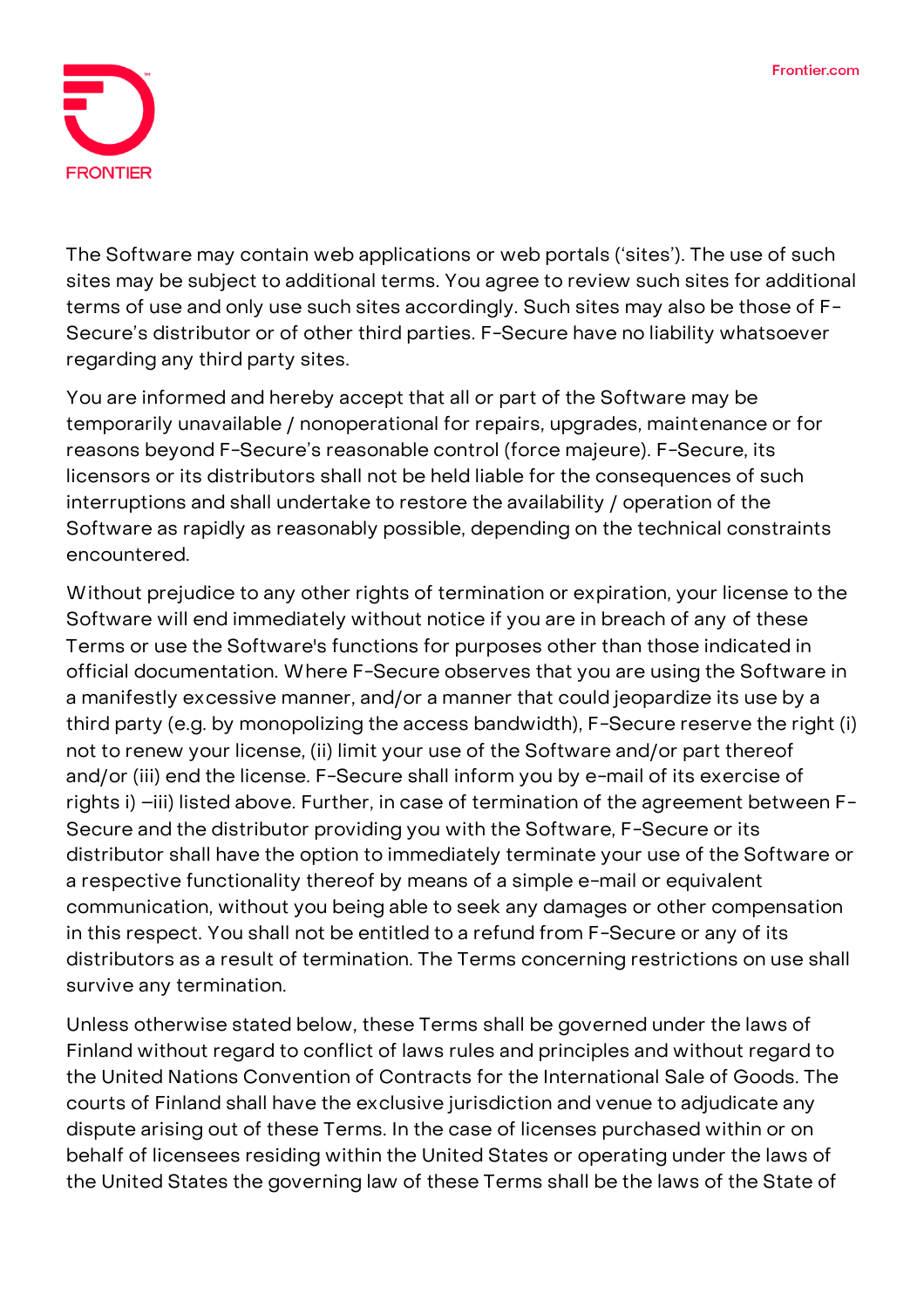

California without regard to conflict of laws rules and principles and without regard to the United Nations Convention of Contracts for the International Sale of Goods. In such cases, the exclusive jurisdiction and venue to adjudicate any dispute arising out of these Terms shall be of the federal and state courts located in California. In respect of licenses purchased by consumers residing outside Finland or the United States, these Terms may be governed by the mandatory local laws of such jurisdictions. Where F-Secure should elect not to insist upon enforcing its rights in accordance with these Terms, this shall not be interpreted as a waiver of F-Secure's right to enforce the same in the future.

If you have any questions concerning these Terms or if you would like to contact F-Secure for any other reason, please write: F-Secure Corporation, PL24, FI-00181 Helsinki, Finland, e-mail: helsinki@f-secure.com or call: +358 9 2520 0700.

### **PRODUCT SPECIFIC TERMS AND CONDITIONS**

The following product specific terms and conditions apply to you in regards to specific types of Software stated hereunder in addition to the above terms and shall form an essential part of the Terms with regard to such types of Software.

### **BACKING UP YOUR CONTENT**

- 1. You acknowledge having been informed that this Software is made available to you for the purpose of backing up content located on your Device. You acknowledge having been informed that the Software is not archiving software.
- 2. After the termination of your license, the content stored by means of the Software may be deleted and can no longer be restored to you.
- 3. You acknowledge that use of Software may result in additional data transfer costs. Such additional costs may vary based on type of device / connection / operator network and you, not F-Secure, are responsible for such costs.
- 4. The Software is intended to backup only individual files of certain commonly used personal applications, for example document, photo and video file types. The Software backup capabilities may vary from one device to another. The Software is not intended to be used to backup (i) content from/made available through corporate network services, (ii) programs, (iii) operating systems or (iv) data formats commonly held on servers such as but not limited to databases.
- 5. You shall refrain from saving or attempting to save, by means of the Software, content that is not primarily located and stored on your device and/or internal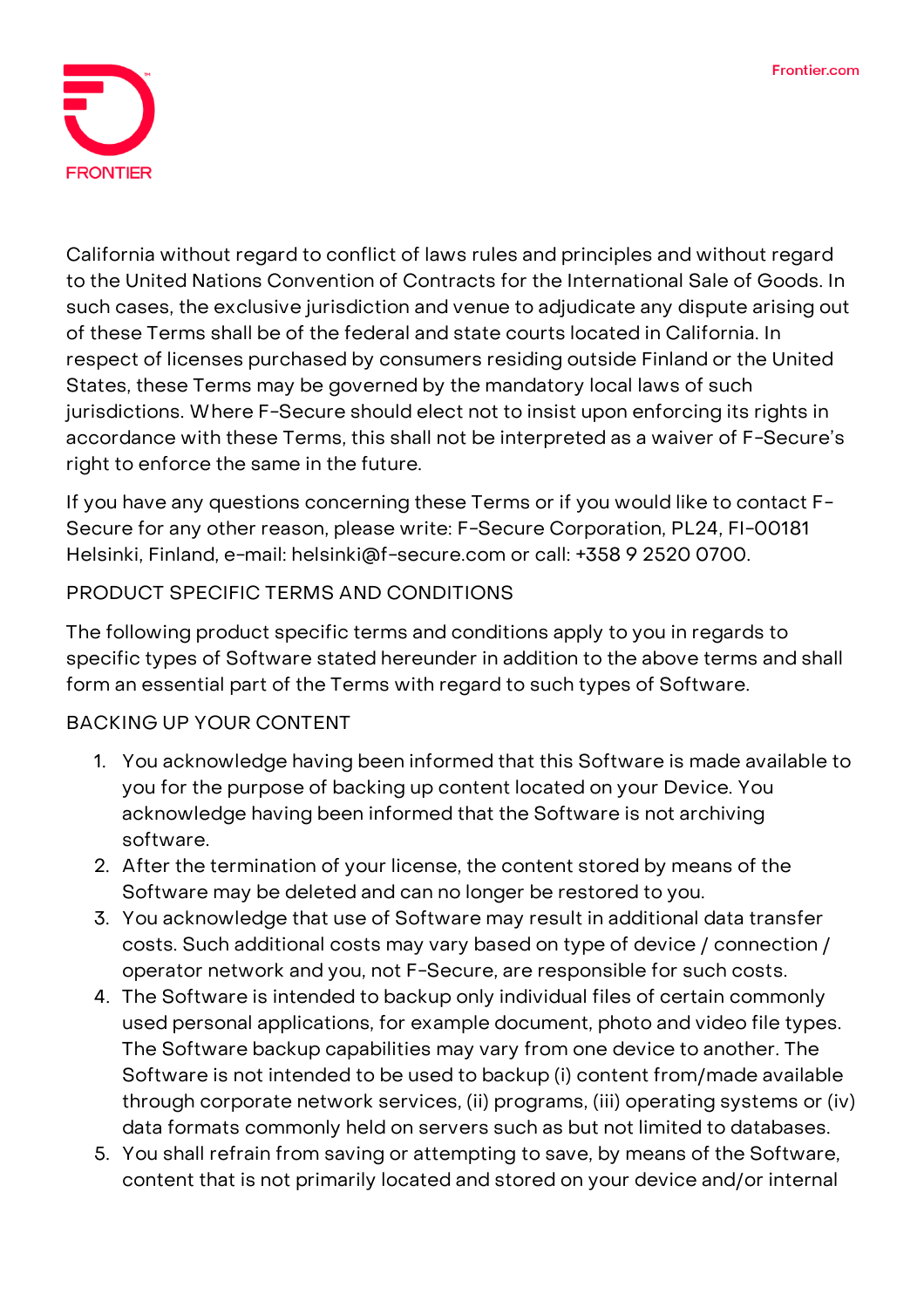

computer hardware (e.g. external storage devices or content stored on an internal and/or external network).

- 6. Operations are carried out by the Software automatically by default during a determined period depending on related technical constraints and thus no guarantee is provided for specific period of time during which the backup operations may be finalized.
- 7. You alone shall be responsible for the content backed up, transferred or stored through your use of the Software and more generally for your use of the Software. You shall indemnify, defend and hold harmless F-Secure, its licensors, distributors, suppliers (collectively the "Indemnitees") against (i) any and all costs, charges, claims, damages, liabilities incurred and/or proceedings taken against any of the Indemnitees, including without limitation outside legal counsel and consultants fees, resulting from illegal conduct and/or violation of rights of third parties, and/or (ii) any damage that you may cause through your use of the Software.
- 8. YOU SHALL HEREBY ACKNOWLEDGE HAVING BEEN INFORMED THAT THE SOFTWARE IS DESIGNED FOR INDIVIDUAL END USERS FOR NON-COMMERCIAL USE. YOU SHALL THEREFORE DESIST FROM MAKING USE OF THE SOFTWARE FOR THE PURPOSE OF SAVING CONTENT REPRESENTING A VALUE GREATER THAN 6 MONTHS' WORTH OF PAYMENT MADE FOR YOUR LICENSE TO THE SOFTWARE.

**MANAGING YOUR CONTENT**

- 1. Your acknowledge having been informed that this Software is made available to you for the purpose of transferring, viewing, editing, adapting, copying, synchronizing and sharing (jointly "managing") content (i) for which you hold the reproduction and/or communication rights and (ii) which is not illegal under applicable laws.
- 2. You acknowledge that use of Software may result in additional data transfer costs. Such additional costs may vary based on type of device / connection / operator network and you, not F-Secure, are responsible for such costs.
- 3. After the termination of your license, the content stored or shared by means of the Software may be deleted and can no longer be restored.
- 4. The Software is intended to be used for managing only individual files of certain commonly used desktop applications, for example document, photo and video file types. The Software is not intended to be used to manage (i) content from/made available through corporate network services, (ii) programs, (iii)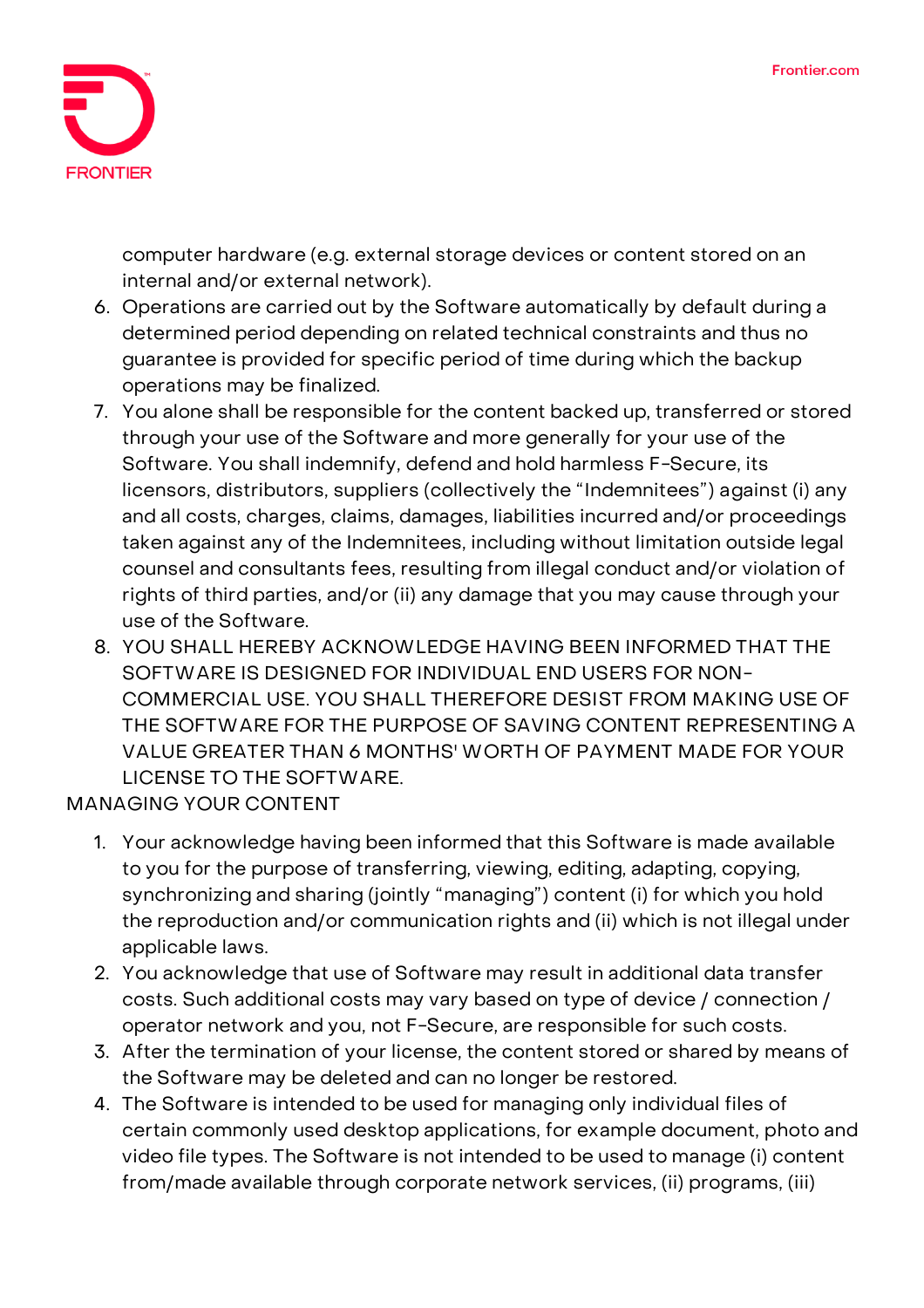

operating systems or (iv) data formats commonly held on servers such as but not limited to databases.

In particular, you will refrain from managing any i) illegal or infringing content ii) any unlawful, offensive, abusive, obscene, pornographic, harassing, libelous or otherwise inappropriate content or material or iii) any content that is against the permissible content guidelines maintained by the operator from whom you have acquired the Software. You specifically agree to strictly abide by the provisions of the applicable copyright laws and warrant that you have necessary rights and consents where you share content to third parties. IN THIS RESPECT, YOU ARE REMINDED THAT ANY REPRODUCTION, COMMUNICATION OF A WORK AND/OR ANY BROADCASTING OF A PERFORMANCE, AN AUDIO RECORDING OR A VIDEO RECORDING MADE WITHOUT AUTHORIZATION MAY CONSTITUTE AN OFFENCE OR A COPYRIGHT INFRINGEMENT. You alone shall be responsible for the content managed via the Software and more generally for your use of the Software. You are informed that F-Secure and its distributors co-operate with appropriate authorities in regards to illegal or infringing content shared or transferred by you and F-Secure is entitled to cease or prevent your use of the Software for such activities and remove such content or access to it. You shall indemnify, defend and hold harmless F-Secure, its licensors, distributors, suppliers (collectively the "Indemnitees") against (i) any and all costs, charges, claims, damages, liabilities incurred and/or proceedings taken against any of the Indemnitees, including without limitation outside legal counsel and consultants fees, resulting from illegal conduct and/or violation of rights of third parties, and/or (ii) any damage that you may cause through your use of the Software.

5. You are informed that while efforts are taken to make access to and transfer of content secure against third party intrusion, F-Secure provides no guarantees against intrusions due to unlawful interception of data transfers, security breaches on data repositories, incorrect or incomplete implementations of security measures on user devices or browsers. You alone are responsible for managing your content, including the access permissions to the content. When you are sharing your content, anyone receiving your copy of the sharing link may access the files you have shared. F-Secure or its distributors shall not be